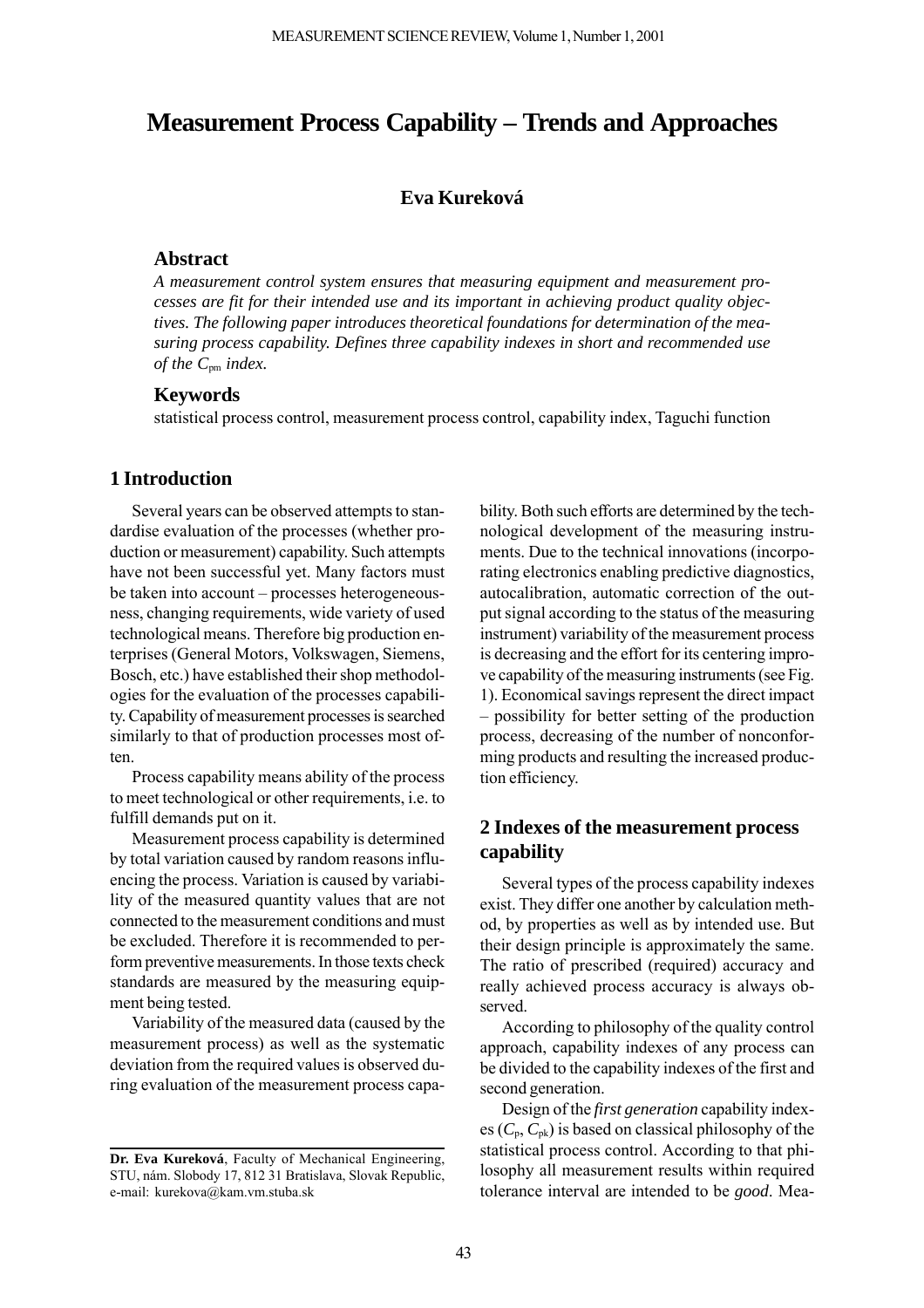

*Fig. 1 Influence of the measurement process variability and the effort for its centering*

surements outside tolerance interval are considered to be *bad*.

*Second generation* capability index  $(C_{pm})$  is rising from new approach to the quality improvement (Taguchi approach). It is not enough to know that measurements are so called *good* (being within the tolerance interval) but important is knowledge on *how good* they are. Such index enables to determine whether the values of the searched quality index approach to the tolerance limits even when all measurement results fit within the tolerance.

#### **2.1 Process capability index** *C***<sup>p</sup>**

Process capability index  $C_p$  is a simple relative number comparing value of the required process variability (required tolerance interval) to a natural process variability (natural tolerance interval).

For measuring process given by expanded uncertainty  $U$ , capability index  $C_p$  is calculated as

$$
C_{\rm p} = \frac{2U}{6\sigma} = \frac{U}{3\sigma} \tag{1}
$$

where s is a process standard deviation.

Whenever requirements put on measurement process are given by tolerance interval *T*, such interval must be defined first. Tolerance interval *T* is defined as a difference between the upper tolerance limit *UTL* and the lower tolerance limit *LTL*. That  $means$   $T = UTL - LTL$ . Capability index  $C_p$  is calculated in this case as

$$
C_{\rm p} = \frac{UTL-LTL}{6k\sigma} \tag{2}
$$

where  $k = 3$  to 10.

Capability index *C*p expresses only the *potential* process capability. It does not represent the position of the natural tolerance interval considering the position of the required tolerance interval. Therefore it does not give a clear answer whether measured value of the searched quality indicator fits within the tolerance interval. Another disadvantage of the *C*p index is the fact that it does not represent the conformity of

the measurement process average mean  $\overline{X}$  to a check standard nominal value *X*0.

#### **2.2 Process capability index**  $C_{\text{pk}}$

Capability index *C*pk reacts to deviation of the measurement process average mean  $\overline{\overline{X}}$  from check standard nominal value  $X_0$  (see Fig. 2). Index is calculated as



*Fig. 2. Design of the C*pk *index*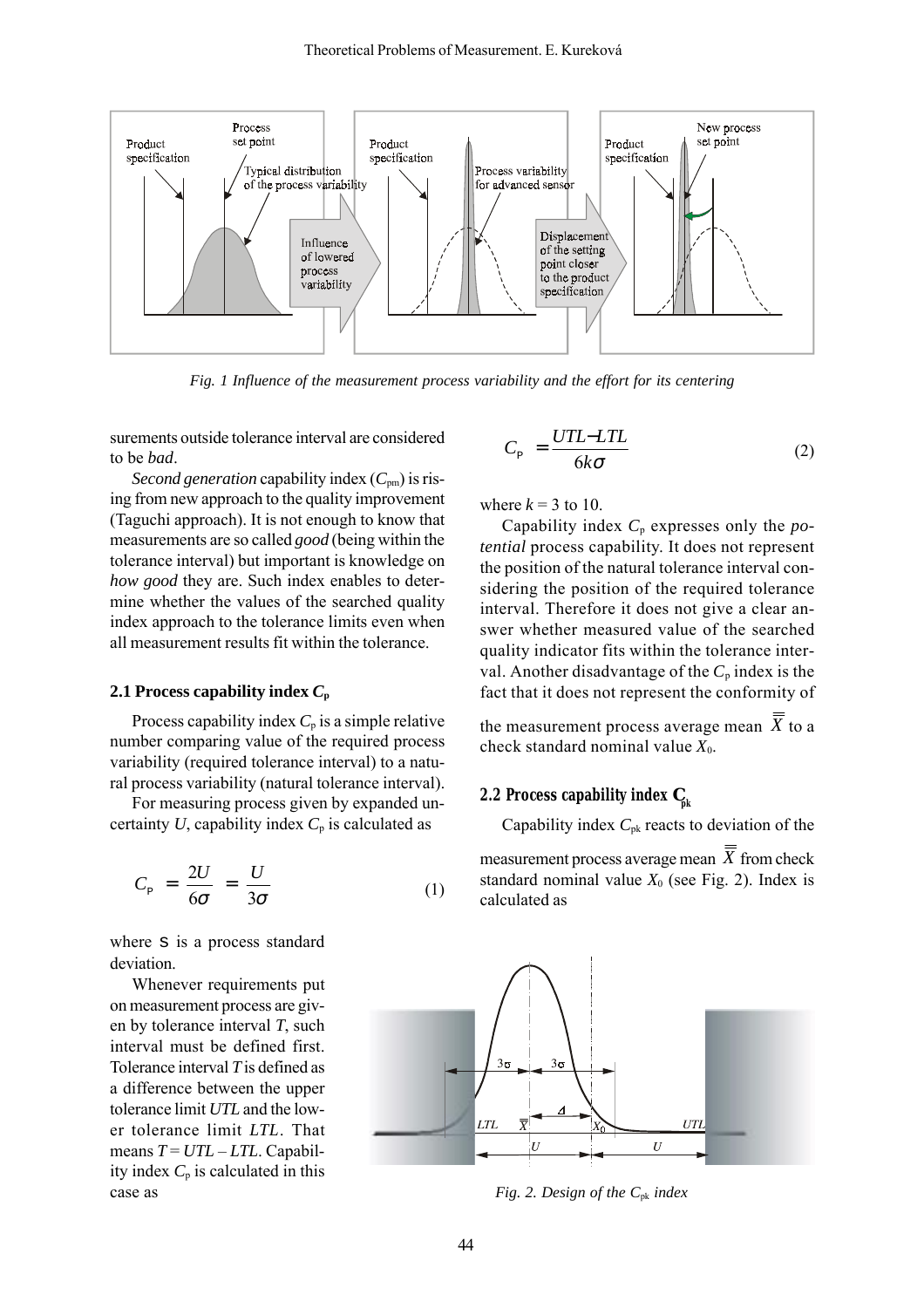$$
C_{\rm pk} = \frac{U - |\Delta| - U_{\rm KE}}{3\,\sigma} \tag{3}
$$

where  $U_{KE}$  is the check standard uncertainty,  $\Delta = X_0 - \overline{\overline{X}}$ .

## **2.3 Process capability index** *C* **pm**

Practical experiences showed that demand for a low percentage of check standard measurements (or measurements performed directly on products or processes) falling outside the tolerance limit *T* is not satisfactory. Few information are obtained on spare measurements. Most interesting information is about the *quality* of individual measurements i.e. how far are measurements performed on check standard from the nominal value  $X_0$  of the check standard or from tolerance limits respectively.

G. Taguchi and T. C. Hsiang designed a *loss function* as a new approach to production process quality improvement in 1985 [5]. This dissipation function can be adapted fully to the measurement process. Its use is intended for decreasing the variability around the target value of searched quality indicator, i.e. around the check standard nominal value (see Fig. 3).

Process capability index  $C_{pm}$  defined by Taguchi is based on equation (1) and is defined as

$$
C_{\rm pm} = \frac{UTL - LTL}{6 k \tau} = \frac{U}{3 \tau}
$$
 (4)

where tis standard deviation around the check standard nominal value  $X_0$ . Taguchi advises to calculate this deviation as  $\tau = \sqrt{\sigma^2 + (\overline{X} - X_0)^2}$ .



*Fig. 3 Taguchi loss function* 

Observing equation (4) one can see that increasing process variability  $s^2$  causes increasing of the denominator and therefore decreasing the  $C_{pm}$  index. Again retreating of the measurement process ave-

rage mean  $\overline{X}$  from check standard nominal value  $X_0$  increasing the denominator value and resulting decreases the *C*pm index value.

#### **2.4 General remarks on capability indexes**

If the process is centered, measurement process is always capable when capability index value  $(C_p)$ ,  $C_{\rm pk}$ , respectively  $C_{\rm pm}$ ) exceeds 1. Practical recommendation considers minimal admissible value 1,33. The reason is that certain variability is always presented and process is never fully in statistically controlled status. Therefore indexes value <sup>3</sup> 1,33 is recommended for established processes. Newly adopted process should produce capability indexes with values ³ 1,50, extremely precise measurements should have value  $3 \frac{1,66}{4}$ , [6].

Process standard deviation  $s$  is usually unknown in practical situations and must be estimated. Usually is estimated as

$$
s = \sqrt{\frac{1}{n-1} \sum_{i=1}^{n} (X_i - \overline{X})^2}.
$$

Its substitution to expressions (1), (2) and (3) gives just estimation of individual indexes. It is a random variable with probability distribution. Therefore calculation of the index interval estimation is recommended. This interval contains the true value of the index with probability of 1 - a. Objective proof of process capability (index gets value exceeding 1,33) brings statistical test.

#### **2.5 Example**

Lets calculate capability indexes *C*p, *C*pk, *C*pm and compare them. Basic parameters of the measurement process: check standard nominal value is  $X_0 = 20$  mm, measurement process average mean  $\overline{\overline{X}}$  = 20 mm; measurement process uncertainty *U*  $= 0.02$  mm, check standard uncertainty  $U_{KE}$  can be neglected, standard deviation  $s = 0,004$  mm. Then capability indexes

$$
C_{\rm p} = 0.02/(3 \times 0.004) = 1,666
$$
  

$$
C_{\rm pk} = (0.02-0)/(3 \times 0.004) = 1,666
$$